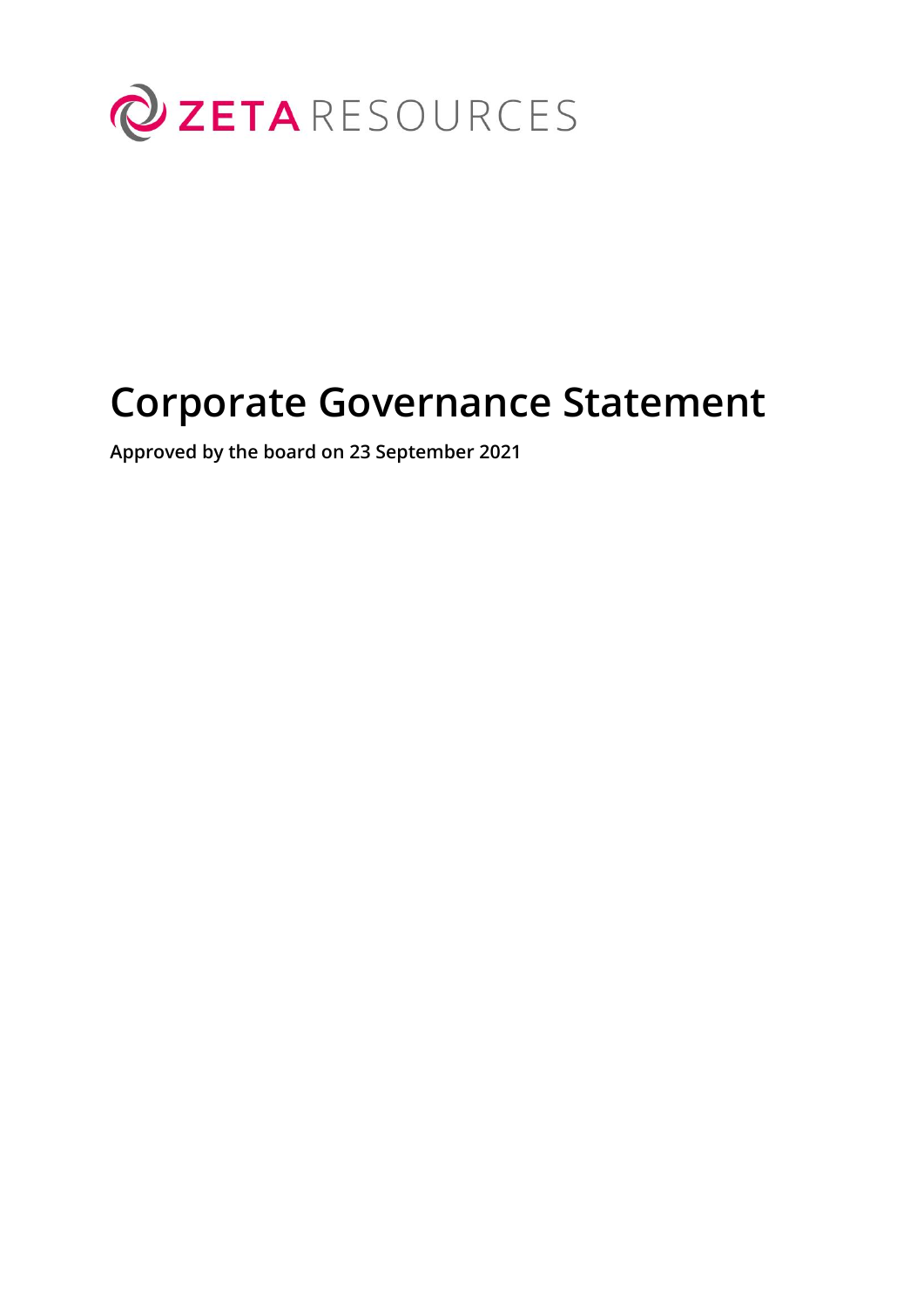# **Corporate Governance Statement**

The Directors and management of Zeta Resources Limited ("the company") and its subsidiaries (collectively "the Group") are committed to conducting the Group's business in an ethical manner and in accordance with the highest standards of corporate governance. The company has adopted and substantially complies with the *ASX Corporate Governance Principles and Recommendations (Fourth Edition)* ("Recommendations") to the extent appropriate to the size and nature of the Group's operations.

The company has prepared this statement which sets out its corporate governance practices that were in operation throughout the financial year ended 30 June 2021, identifies any Recommendations that have not been followed, and provides reasons for not following such Recommendations.

The company's corporate governance policies and charters and policies are all available on the company's website (https://zetaresources.limited) ("Website").

#### **Principle 1 – Lay solid foundations for management and oversight**

1.1 A listed entity should have and disclose a board charter setting out:

- (a) the respective roles and responsibilities of its and management; and
- (b) those matters expressly reserved to the board and those delegated to management.

The board has adopted a Board Charter which establishes the role of the board and its relationship with its Investment Manager, ICM Limited.

#### Role of the board

The primary role of the board is the protection and enhancement of long-term shareholder value. Its responsibilities include the overall strategic direction of the Group, establishing goals for management and monitoring the achievement of these goals.

The principal roles and responsibilities of the board includes:

- setting the objectives and direction of the company;
- monitoring operational and financial performance;
- assessing and managing risks and compliance with the regulatory standards;
- oversight and assessment of the performance of the Investment Manager;
- appointment of the company secretary and oversight of responsibilities delegated to the company secretary;
- evaluate the performance of the Investment Manager and the board; and
- setting the ethical standards for the company.

#### Role of management

The Investment Manager is responsible for the management and day-to-day affairs of the Group under delegated authority from the board via an Investment Management Agreement dated 3 June 2018. Further details of the responsibilities of the board and the Investment Manager can be found in the Board Charter which is posted on the Website.

#### 1.2 A listed entity should:

- (a) undertake appropriate checks before appointing a director or senior executive, or putting someone forward for election, as a director; and
- (b) provide security holders with all material information in its possession relevant to a decision on whether or not to elect or re-elect a director.

The board ensures that when seeking new appointments it undertakes appropriate screening checks on potential candidates, and seeks confirmation from them that they will have sufficient time to fulfil their responsibilities as a director. Where appropriate, external consultants may be engaged to assist in searching for candidates and undertaking relevant checks.

The company provides information to shareholders about directors seeking re-election at the annual general meeting to enable shareholders to make an informed decision on whether or not to re-elect the director, including the director's relevant qualifications and experience and the skills they bring to the board; details of any other listed directorships held by the director in the preceding three years; the term of office already served by the director;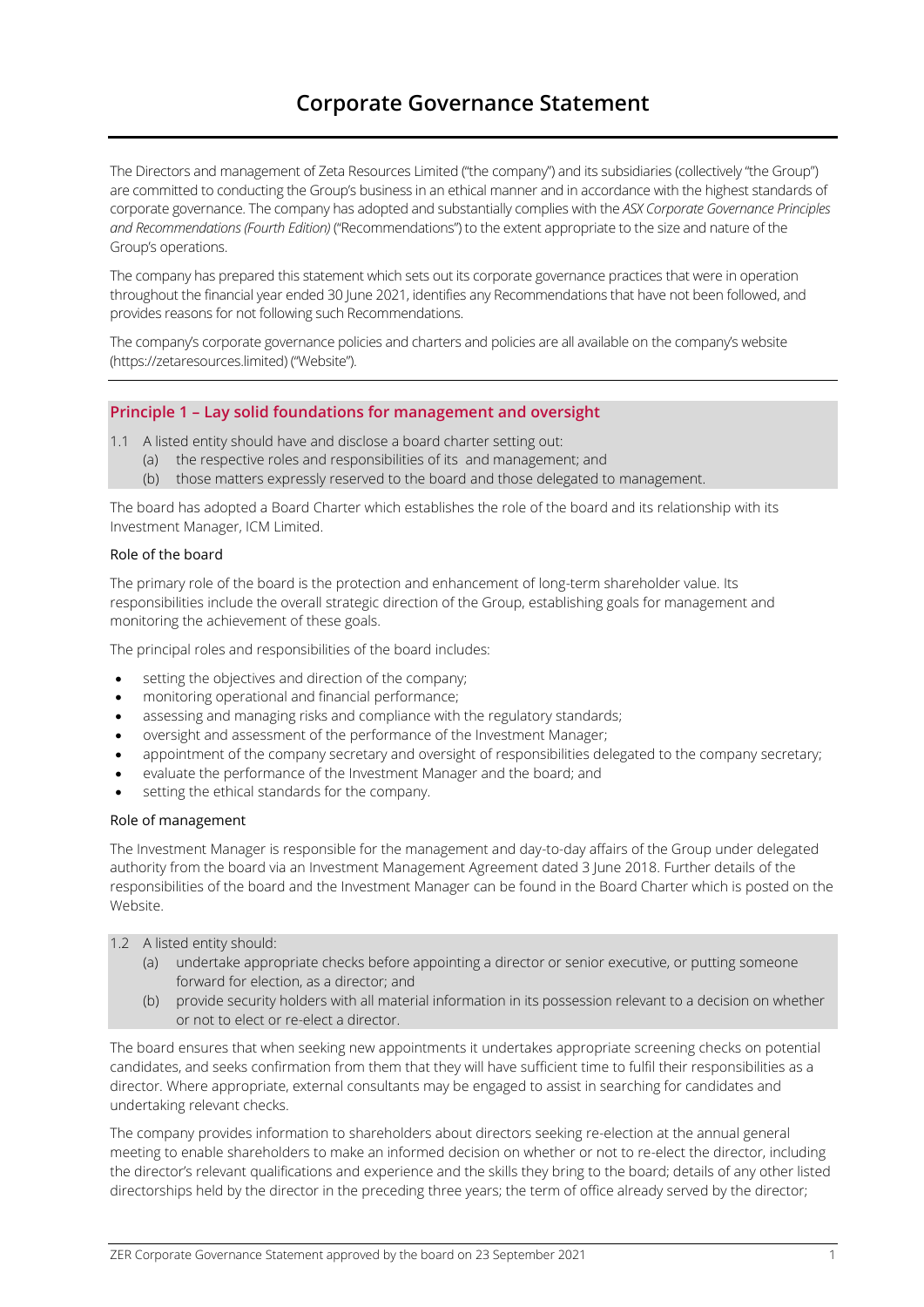whether the director is considered to be independent; and a recommendation by the board in respect of the reelection of the director.

The company will, in the case of a candidate standing for election as a director for the first time, provide information to shareholders about the candidate to enable them to make an informed decision on whether or not to elect the candidate, including material adverse information revealed by any checks the board has performed on the candidate; details of any interest, position, association or relationship that might influence, or reasonably be perceived to influence, in a material respect the candidate's capacity to exercise independent judgement on board matters or to act in the best interests of the company and its shareholders generally; the board's view on whether the candidate will be considered to be an independent Director; and a recommendation by the board in respect of the election of the candidate.

At the company's AGM held on 25 November 2020, Xi Xi was re-elected as a non-executive director. Shareholders were provided with information about Xi Xi in the Explanatory Statement attached to the Notice of Meeting.

1.3 A listed entity should have a written agreement with each director and senior executive setting out the terms of their appointment.

The company has a written agreement in place with each director which sets out the terms of their appointment. Any material variations to these agreements will be disclosed to the ASX to the extent required by the ASX Listing Rules. The company does not employ any executive directors and senior executives.

1.4 The company secretary of a listed entity should be accountable directly to the board, through the chair, on all matters to do with the proper functioning of the board.

The company secretary is accountable to the board through the chair of the board, on all matters relating to the proper functioning of the board. All directors have access to the company secretary.

The decision to appoint or remove the company secretary is to be made or approved by the board as per the Board Charter (clause 3.4).

- 1.5 A listed entity should:
	- (a) have and disclose a diversity policy;
	- (b) through its board or a committee of the board set measurable objectives for achieving gender diversity in the composition of its board, senior executives and workforce generally; and
	- (c) disclose in relation to each reporting period:
		- (1) the measurable objectives set for that period to achieve gender diversity;
		- (2) the entity's progress towards achieving those objectives; and
		- (3) either:
			- (A) the respective proportions of men and women on the board, in senior executive positions and across the whole workforce (including how the entity has defined "senior executive" for these purposes); or
			- (B) if the entity is a "relevant employer" under the Workplace Gender Equality Act, the entity's most recent "Gender Equality Indicators", as defined in and published under that Act.

The board has a Diversity Policy, the latest version of which was approved by the board on 23 July 2021. A copy of the Diversity Policy can be found on the Website.

The measurable objectives for the 2020/21 reporting period were as follows:

- **1. Assess annual director performance evaluations in relation to diversity considerations** The board undertook the annual evaluation of directors and has reviewed the skills matrix on 23 September
	- 2021. The board is satisfied with the current mix of gender, skills and the overall performance of directors.
- **2. Apply diversity objectives in the recruitment of any additional board members** No board appointments were made during the 2020/21 reporting period.
- **3. Ensure that a diverse pool of candidates is considered should additional directors be recruited** No board appointments were made during the 2020/21 reporting period.

#### **4. Board Gender Representation**

The board has determined that it has a target of a minimum of one female and one male director on the board. However, should a fifth director be appointed then this should be increased to two.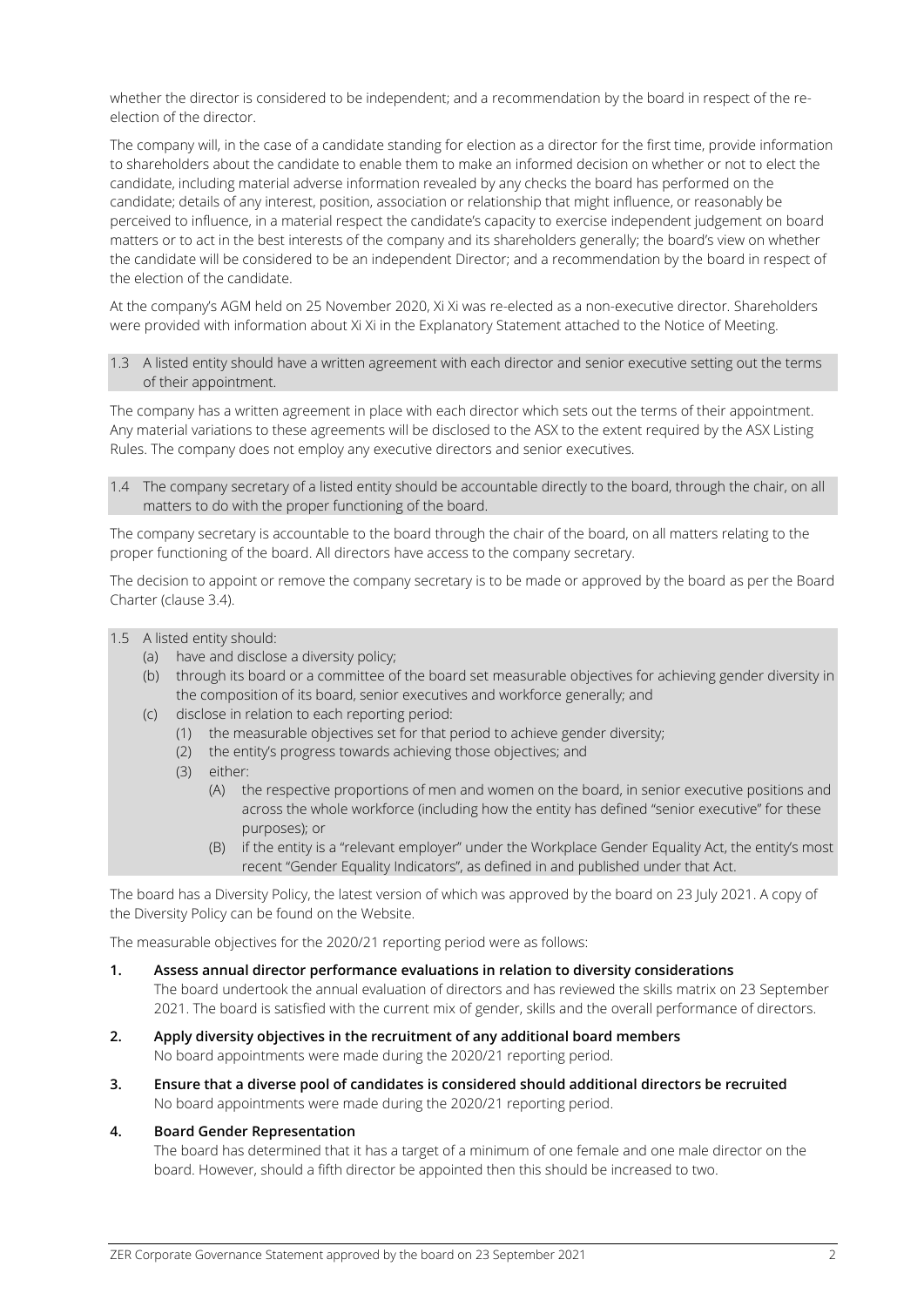The number of female non-executive directors currently on the board is 25% of the total number of nonexecutive directors. Xi Xi has been a director of the board since her appointment on 7 June 2013 and subsequent re-elections at the company's AGM's held in 2014, 2017 and 2020.

#### **5. Obtain confirmation from the Investment Manager company, ICM Limited, that it is fulfilling its diversity policy obligations**

ICM Limited provided confirmation that there have been no alleged or reported breaches of its Equal Opportunity and Diversity Policy to date.

#### 1.6 A listed entity should:

- (a) have and disclose a process for periodically evaluating the performance of the board, its committees and individual directors; and
- (b) disclose, in relation to each reporting period, whether a performance evaluation was undertaken in the reporting period in accordance with that process.

The Board Charter requires the board to review its performance annually and to undertake a formal annual review of its overall effectiveness, including that of any committees.

The board reviews its performance in the context of the company's objectives, results and the achievements of the Investment Manager. The board ensures that each director has the necessary skills, experience and expertise, and the mix remains appropriate for the board to function effectively. As a result of these performance reviews, the board may implement changes to improve the effectiveness of the board and corporate governance structures. Independent professional advice may be sought as part of this process.

As required by clause 2.5 of the Board Charter, the board undertook a review of its performance at a meeting held on 23 September 2021.

1.7 A listed entity should:

- (a) have and disclose a process for periodically evaluating the performance of its senior executives at least once every reporting period; and
- (b) disclose for each reporting period whether a performance evaluation has been undertaken in accordance with that process during or in respect of that period.

The company does not have executive directors and senior executives. The company's day-to-day business is undertaken by the Investment Manager, under the terms of the Investment Management Agreement.

As required by clause 2.5 of the Board Charter, the board undertook a review of the performance of the Investment Manager at a meeting held on 23 September 2021.

#### **Principle 2 – Structure the board to be effective and add value**

- 2.1 The board of a listed entity should:
	- (a) have a nomination committee which:
		- (1) has at least three members, a majority of whom are independent directors; and
		- (2) is chaired by an independent director,
		- and disclose:
		- (3) the charter of the committee;
		- (4) the members of the committee; and
		- (5) as at the end of each reporting period, the number of times the committee met throughout the period and the individual attendances of the members at those meetings; or
	- (b) if it does not have a nomination committee, disclose that fact and the processes it employs to address board succession issues and to ensure that the board has the appropriate balance of skills, knowledge, experience, independence and diversity to enable it to discharge its duties and responsibilities effectively.

The board has not established a formal nomination committee.

In accordance with the company's Board Charter, the board carries out the duties that would ordinarily be carried out by the nomination committee under a nomination committee charter. This includes addressing succession issues and ensuring the board has the appropriate balance of skills, experience, independence and knowledge of the entity to enable it to discharge its duties and responsibilities effectively.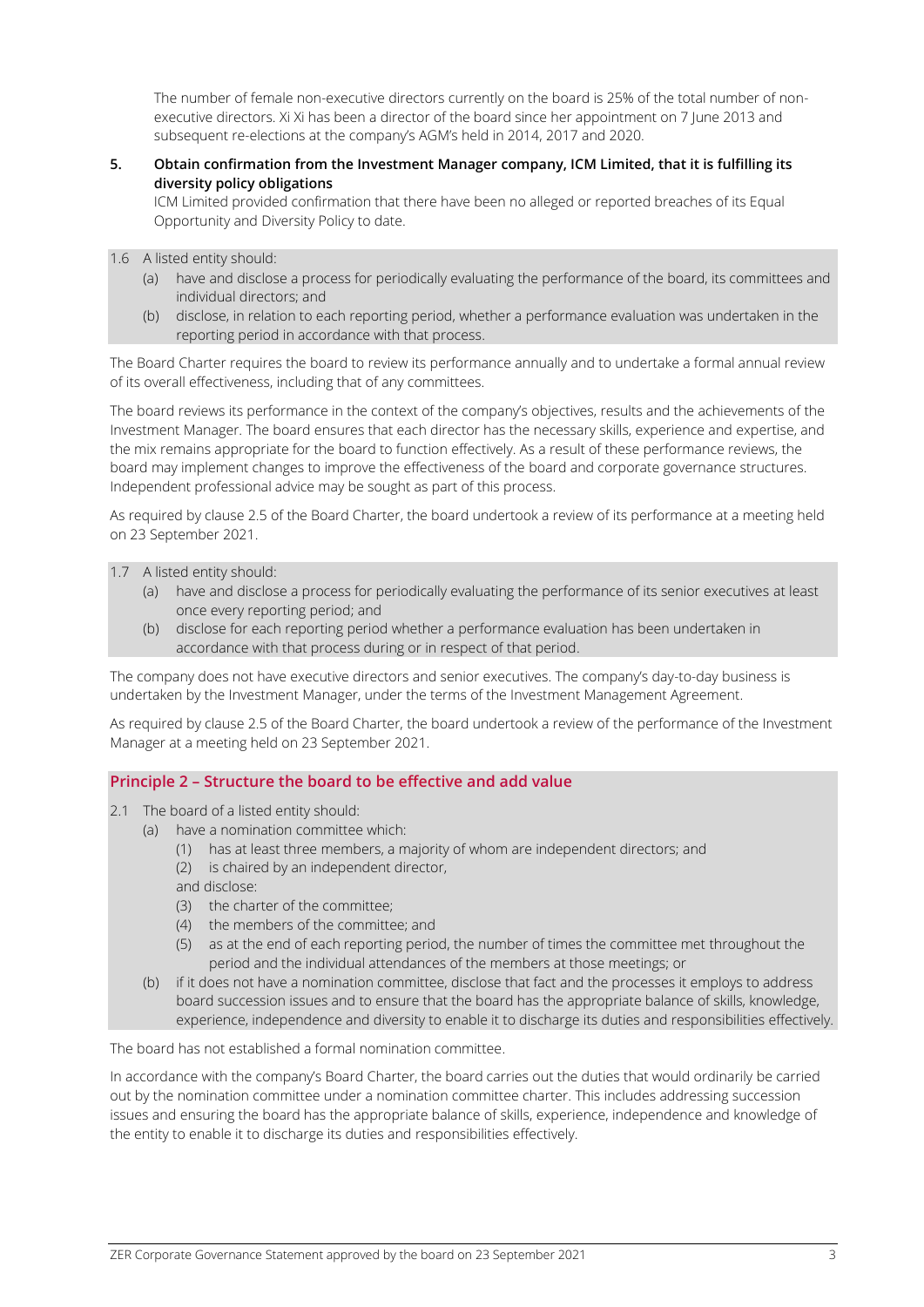Where necessary, the board seeks advice of external advisers in connection with the suitability of applicants for board membership. Any new directors will be selected according to the needs of the company at that particular time, the composition and the balance of experience on the board, as well as the strategic direction of the company.

2.2 A listed entity should have and disclose a board skills matrix setting out the mix of skills that the board currently has or is looking to achieve in its membership.

The board aims to be comprised of directors which have, at all times, the appropriate mix of skills, experience, expertise relevant to the company's business and the board's responsibilities. This objective is enumerated in the Board Charter, which additionally requires that the majority of the board should, to the extent practicable, be comprised of independent directors. The board has achieved this particular membership objective.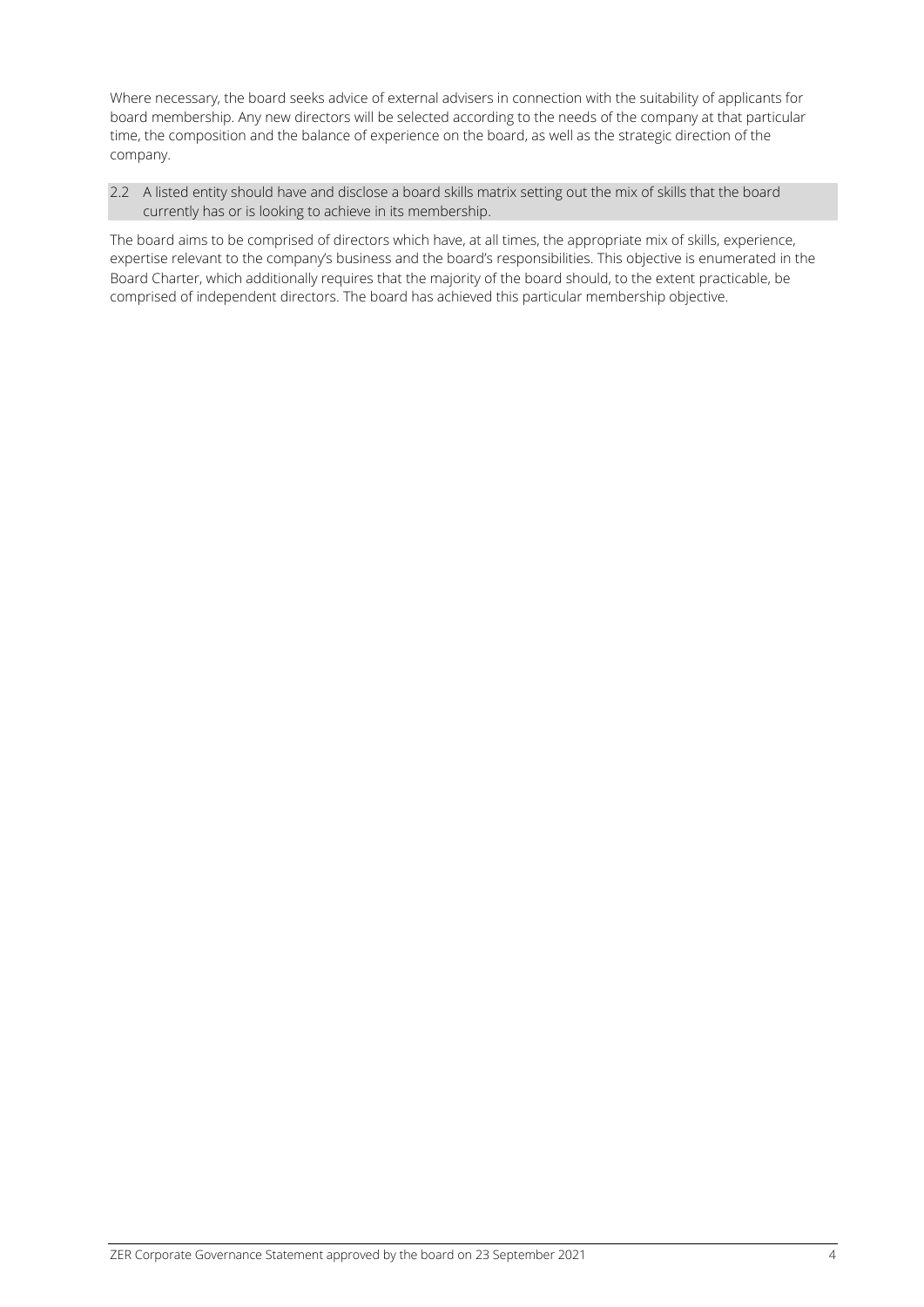The following table sets out the mix of skills and experience the board considers necessary or desirable in its directors and the extent to which they are represented to the board as assessed by the board on 23 September 2021.

| <b>Skills and experience</b>                                                                                                                                                                                                                                                                                                                                  | No. of<br><b>Directors</b> | <b>Rating</b><br><b>High/Med/Low</b> |
|---------------------------------------------------------------------------------------------------------------------------------------------------------------------------------------------------------------------------------------------------------------------------------------------------------------------------------------------------------------|----------------------------|--------------------------------------|
| <b>Executive leadership</b><br>Sustainable success in business at a very senior executive level in a successful<br>career.                                                                                                                                                                                                                                    | 4                          | High-High-High -<br>Medium           |
| <b>Global experience</b><br>Senior management or equivalent experience in multiple global locations,<br>exposed to a range of political, cultural, regulatory and business<br>environments.                                                                                                                                                                   | 4                          | High                                 |
| <b>Governance and Board</b><br>Prior experience as a Board member, industry or membership of governance<br>bodies.                                                                                                                                                                                                                                            | $\overline{4}$             | High-High-High-<br>Medium            |
| <b>Acquisitions</b><br>Experience in M&A and implementation.                                                                                                                                                                                                                                                                                                  | 4                          | High                                 |
| Strategy/Risk<br>Track record of developing and implementing a successful strategy, including<br>appropriately probing and challenging management on the delivery of agreed<br>strategic planning objectives.<br>Track record in developing an asset or business portfolio over the long term                                                                 | 4                          | High-High-High<br>Medium             |
| that remains resilient to systemic risk.<br><b>Financial acumen</b><br>Senior executive or equivalent experience in financial accounting and<br>reporting, corporate finance and internal financial controls, including an ability<br>to probe the adequacies of financial and risk controls.                                                                 | 4                          | High-High-High<br>Medium             |
| Capital projects<br>Experience working in an industry with projects involving large-scale capital<br>outlays and long-term investment horizons.                                                                                                                                                                                                               | $\overline{4}$             | High-High-Medium-<br>Low             |
| <b>Sustainability and Stakeholder Management</b><br>Experience related to workplace health and safety, environmental and social<br>responsibility, human resources, industrial relations and community relations.                                                                                                                                             | 4                          | High-Medium-Low-<br>Low              |
| Remuneration<br>Board Remuneration Committee membership or management experience in<br>relation to remuneration, including incentive programs and<br>pensions/superannuation and the legislation and contractual framework<br>governing remuneration.                                                                                                         | 4                          | High                                 |
| Natural Resources Sector (Mining, Oil & Gas)<br>Senior executive experience in a large natural resources organisation<br>combined with an understanding of the Company's corporate purpose to<br>create long-term shareholder value through investment in entities involved in<br>the discovery, acquisition, development and marketing of natural resources. | 4                          | High                                 |
| Marketing<br>Senior executive experience in marketing and a detailed understanding of the<br>Company's corporate purpose to create long-term shareholder value through<br>the investment in the natural resources sector.                                                                                                                                     | 4                          | High-Medium-<br>Medium-Low           |
| <b>Public policy</b><br>Experience in public and regulatory policy, including how it affects<br>corporations.                                                                                                                                                                                                                                                 | 4                          | High-Medium-Low-<br>Low              |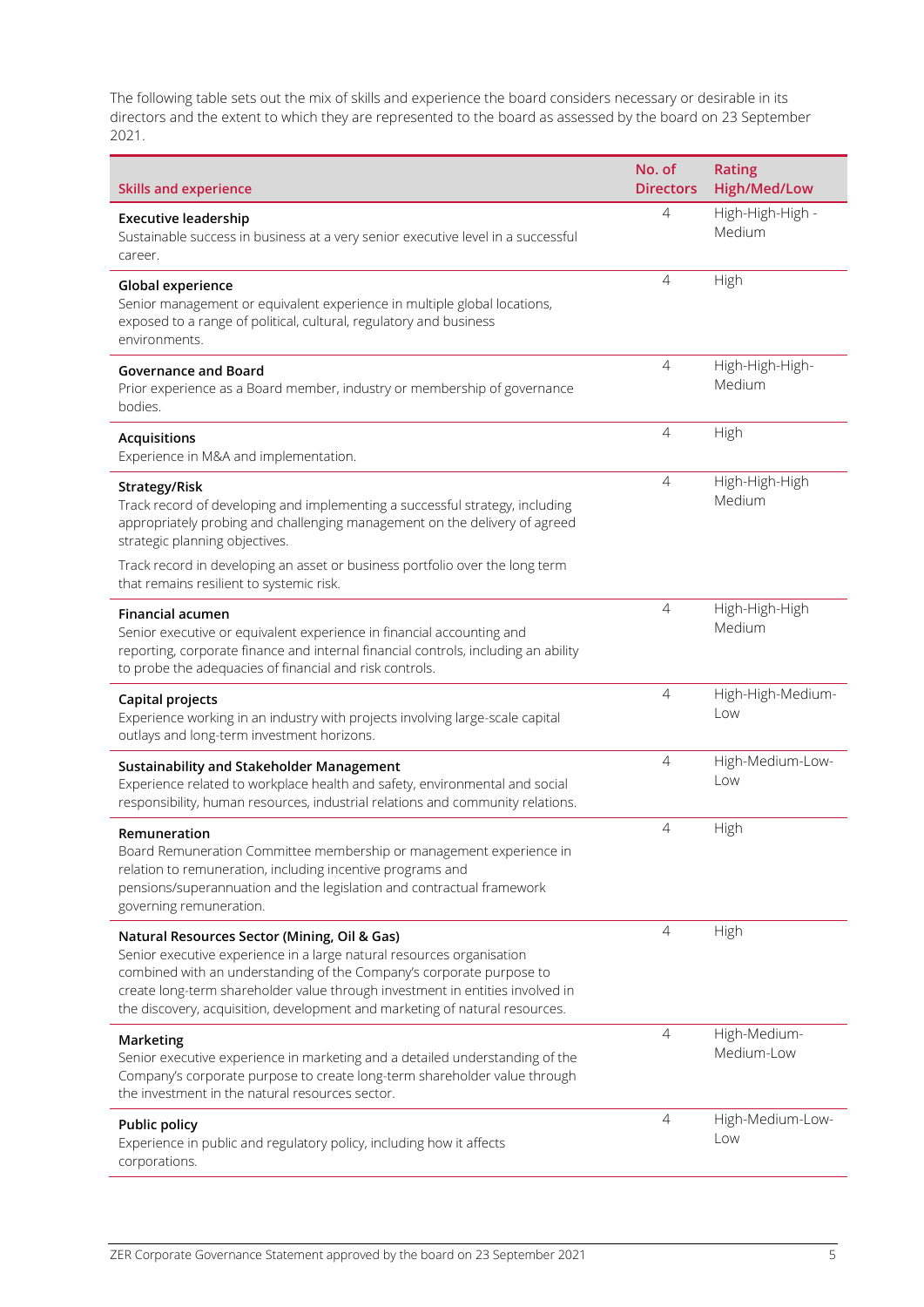## 2.3 A listed entity should disclose:

- (a) the names of the directors considered by the board to be independent directors;
- (b) if a director has an interest, position or relationship of the type described in Box 2.3 but the board is of the opinion that it does not compromise the independence of the director, the nature of the interest, position or relationship in question and an explanation of why the board is of that opinion; and
- (c) the length of service of each director.

The board comprises the following directors:

| Name             | Date of Appointment | Length of Service |
|------------------|---------------------|-------------------|
| Martin Botha     | 7 June 2013         | 8 years           |
| André Liebenberg | 30 December 2019    | 1½ years          |
| Peter Sullivan   | 7 June 2013         | 8 years           |
| Xi Xi            | 7 June 2013         | 8 years           |

All directors are non-executive directors.

The board has considered the circumstances of each director and determined that all are independent as described in box 2.3 of the Recommendations. Certain Zeta Resources Limited directors have been appointed as non-executive directors of subsidiaries after the company has invested in these entities. As these appointments were made in the company's interests, the board is of the opinion that they do not compromise the independence of any of the directors.

The *Corporations Act 2001 (Cth)*, the Bermudan Companies Act 1981, the company's Bye-Laws and the board meeting process require directors to advise the board of any interest they have that has the potential to conflict with the interests of the Group, including any development that may impact their perceived or actual independence. If the board determines that a director's status as an independent director has changed, that determination will be disclosed and explained in a timely manner to the market.

#### 2.4 A majority of the board of a listed entity should be independent directors.

As disclosed in the company's Annual Report, all current members of the board are determined to be independent.

The board has adopted a series of safeguards to ensure that independent judgement is applied when considering the business of the board:

- Directors are entitled to seek independent professional advice at the company's expense. Prior written approval of the chairman is required which will not be unreasonably withheld.
- Directors having a conflict of interest with an item for discussion by the board must excuse themselves from a board meeting where such item is being discussed before commencement of discussion on such topic.
- The independent directors confer on a "needs" basis with the chairman with such discussion if warranted and considered necessary by the independent directors.

The board considers non-executive directors to be independent even if they have minor dealings with the company, provided they are not a substantial shareholder. Transactions with a value in excess of 5% of the company's annual operating costs are considered material. A director will not be considered independent if they are involved in transactions with the company that are in excess of this materiality threshold.

2.5 The chair of the board of a listed entity should be an independent director and, in particular, should not be the same person as the CEO of the entity.

Mr Peter Sullivan was chairman of the company throughout the year ending 30 June 2021 and continues to be chairman to this date. Mr Sullivan is an independent director.

The company does not have a CEO and its operations are managed by the Investment Manager.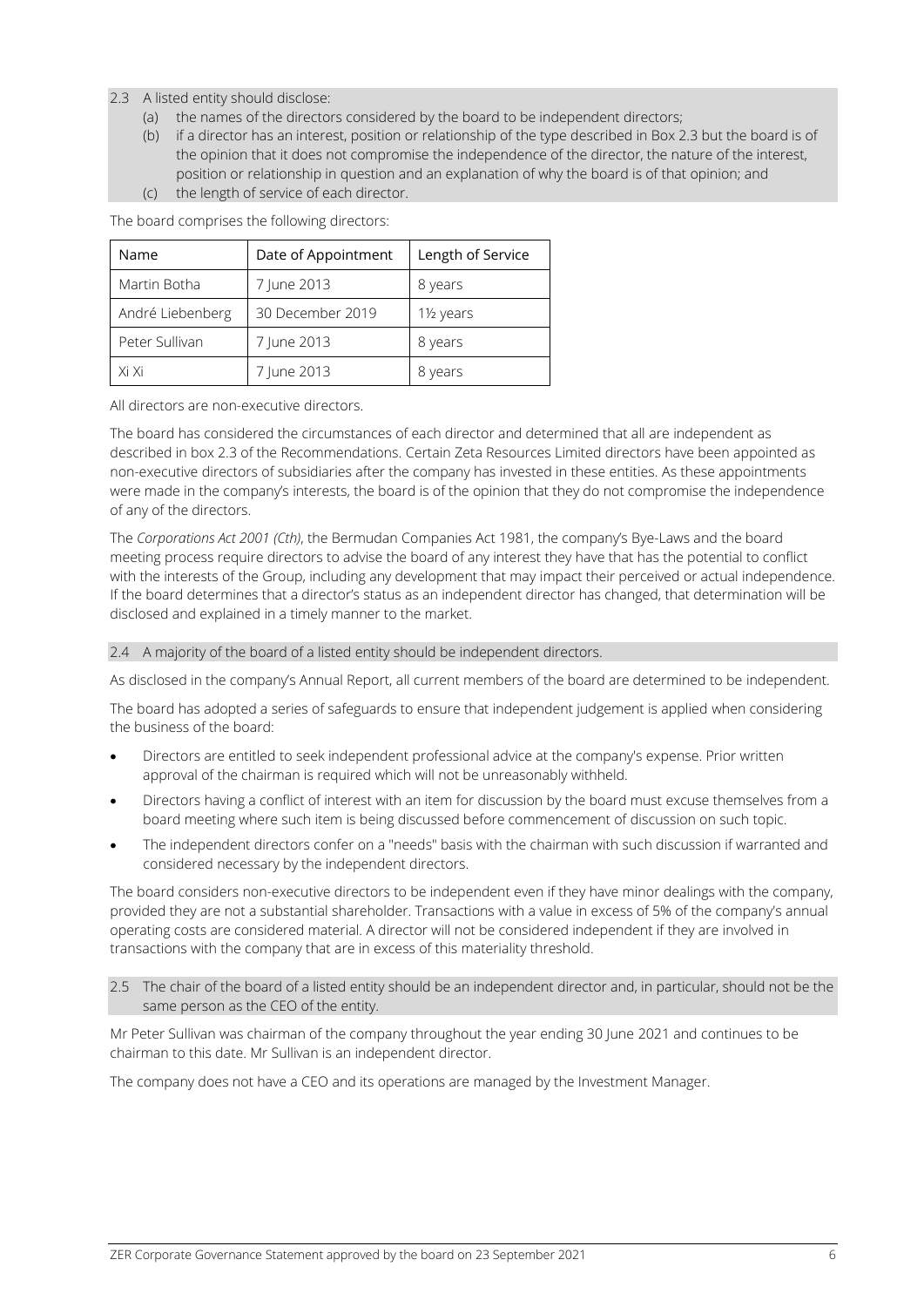2.6 A listed entity should have a program for inducting new directors and for periodically reviewing whether there is a need for existing directors to undertake professional development to maintain the skills and knowledge needed to perform their role as directors effectively.

In accordance with the company's Board Charter, the board is responsible for the approval and review of induction and continuing professional development programs and procedures for directors to ensure that they can effectively discharge their responsibilities.

The company has procedures and policies in place to assist directors in fulfilling their responsibilities. As directors join the board, they are provided with all relevant information on the company's core values, key strategies, objectives, governance framework and operations, as well as the broader market in which the company operates.

The board also receives ongoing governance updates as required, including in relation to recent legislative and regulatory changes and developments in corporate governance. All directors have ongoing access to information on the company's operations. Each director, at any time, is able to seek reasonable independent professional advice on any business-related matter at the expense of the company. Directors also have access to adequate internal resources to seek any information from any officer or employee of the Group (if applicable), or to require the attendance of the Investment Manager at meetings to enable them as directors to fulfil their duties.

# **Principle 3 – Instil a culture of acting lawfully, ethically and responsibly**

#### 3.1 A listed entity should articulate and disclose its values

The company is committed to conducting all of its business activities fairly, honestly with a high level of integrity, and in compliance with all applicable laws, rules and regulations. The board is dedicated to high ethical standards and recognises and supports the company's commitment to compliance with these standards.

The company's core values as set out in the Code of Conduct are as follows:

- (a) provide value to its shareholders through growth in its market capitalisation;
- (b) act with integrity and fairness;
- (c) create a safe and challenging workplace;
- (d) be participative and recognise the needs of the community;
- (e) protect the environment;
- (f) be commercially competitive; and
- (g) strive for high quality performance and development.

#### 3.2 A listed entity should:

- (a) have and disclose a code of conduct for its directors, senior executives and employees; and
- (b) ensure that the board or a committee of the board is informed of any material breaches of that code.

The board has established a Code of Conduct which articulates acceptable practices for directors and the Investment Manager to guide their behaviour and to demonstrate the commitment of the company to ethical practices.

The Code of Conduct is published on the Website and was reviewed and adopted by the board on 23 July 2021.

Any material breaches of the Code of Conduct are reported to the board.

- 3.3 A listed entity should:
	- (a) have and disclose a whistleblower policy; and
	- (b) ensure that the board or a committee of the board is informed of any material incidents reported under that policy.

This does not apply as the company does not have any employees.

The Audit & Risk Committee has responsibility to review the adequacy and effectiveness of the Investment Manager's whistleblowing policies and to ensure their appropriateness in relation to the requirements of the company. The Investment Manager's whistleblowing policies are laid out in the ICM Limited Compliance Manual which was most recently reviewed in January 2021.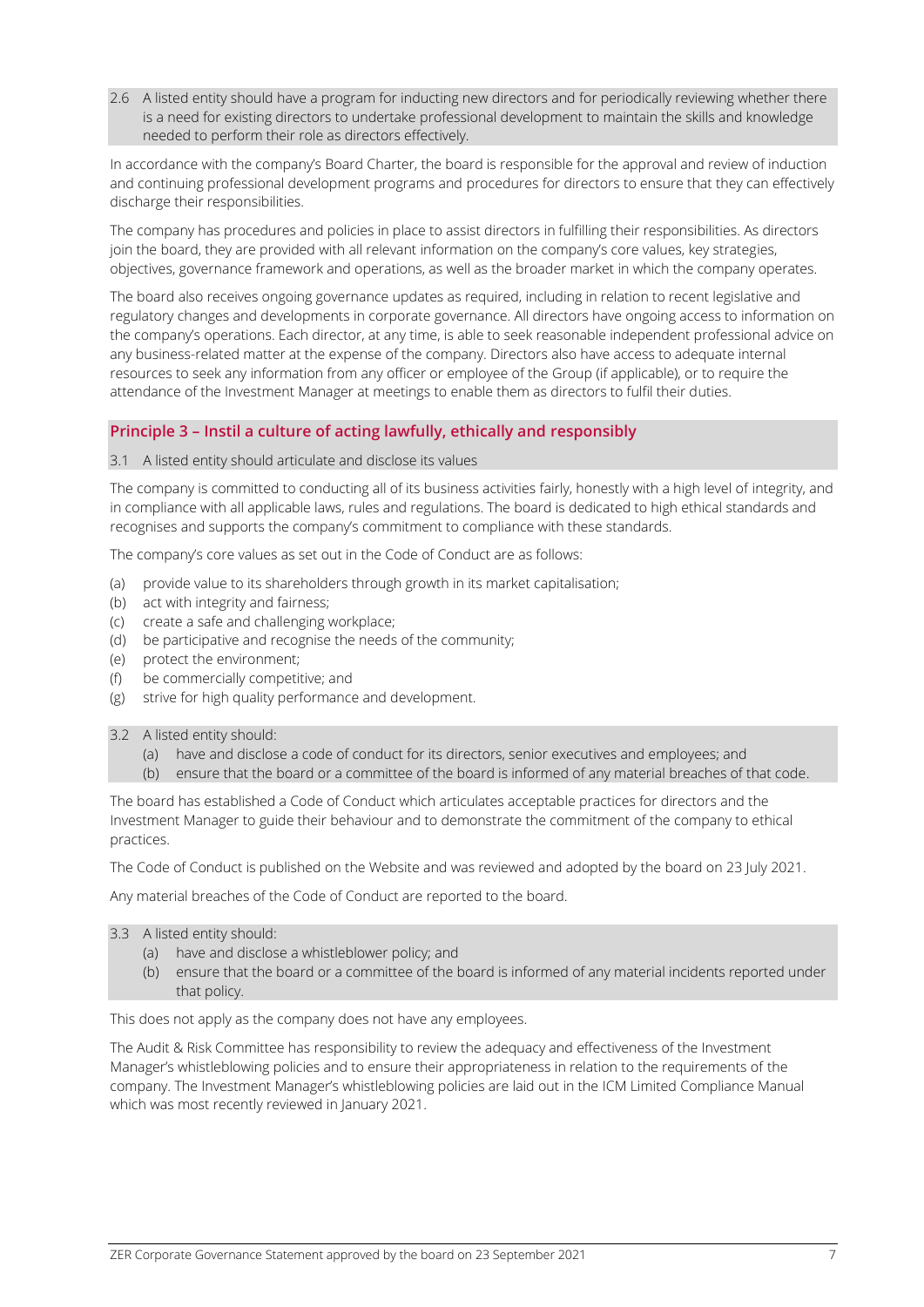- 3.4 A listed entity should:
	- (a) have and disclose an anti-bribery and corruption policy; and
	- (b) ensure that the board or a committee of the board is informed of any material breaches of that policy.

Sections 2.2 and 2.3 of the company's Code of Conduct outline the company's general position in relation to antibribery and corruption. The Code of Conduct applies to the directors of the company and the Investment Manager, ICM Limited.

The Audit & Risk Committee has responsibility to review the adequacy and effectiveness of the Investment Manager's Anti-Bribery & Corruption Policy, as well as receiving reports on its systems and controls for the prevention of bribery and non-compliance.

## **Principle 4 – Safeguard the integrity of corporate reports**

- 4.1 The board of a listed entity should:
	- (a) have an audit committee which:
		- (1) has at least three members, all of whom are non-executive directors and a majority of whom are independent directors; and
		- (2) is chaired by an independent director, who is not the chair of the board,
		- and disclose:
		- (3) the charter of the committee;
		- (4) the relevant qualifications and experience of the members of the committee; and
		- (5) in relation to each reporting period, the number of times the committee met throughout the period and the individual attendances of the members at those meetings; or
	- (b) if it does not have an audit committee, disclose that fact and the processes it employs that independently verify and safeguard the integrity of its corporate reporting, including the processes for the appointment and removal of the external auditor and the rotation of the audit engagement partner.

The Audit & Risk Committee ("committee") was established by the company on 25 November 2020. A copy of the Committee's Charter can be found on the company's website.

The committee consists of the board in its entirety. All members of the board are non-executive directors who are deemed to be independent. The chair of the committee is André Liebenberg.

The members of the committee, their relevant qualifications and experience, the number of times the committee met during the period, and the individual attendances of the members, are published in the Annual Report to Shareholders

The committee is responsible for appointing an external auditor, subject to the requirements of the Companies Act 1981 (Bermudan) and shareholder approval. The external auditor is appointed at the annual general meeting or at a subsequent special general meeting in each year. The term of appointment is for such term as the shareholders deem fit or until a successor is appointed.

The external auditor is expected to manage its audit team member to ensure adequate rotation of staff.

Mazars South Africa was appointed as the company's external auditor at the annual general meeting held on 25 November 2020.

4.2 The board of a listed entity should, before it approves the entity's financial statements for a financial period, receive from its CEO and CFO a declaration that, in their opinion, the financial records of the entity have been properly maintained and that the financial statements comply with the appropriate accounting standards and give a true and fair view of the financial position and performance of the entity and that the opinion has been formed on the basis of a sound system of risk management and internal control which is operating effectively.

The board requires that the Chairman and the Investment Manager state in writing to the board that the Group's financial reports present a true and fair view, in all material respects, of the Group's financial condition and operational results and are in accordance with relevant accounting standards and that the opinion has been formed on the basis of a sound system of risk management and internal control which is operating effectively.

The company does not have a Chief Executive Officer or Chief Financial Officer and so cannot receive declarations from such officers. The board considers that the declarations of the Chairman and the Investment Manager constitute adequate assurances from the management of the company to satisfy the requirements of Recommendation 4.2.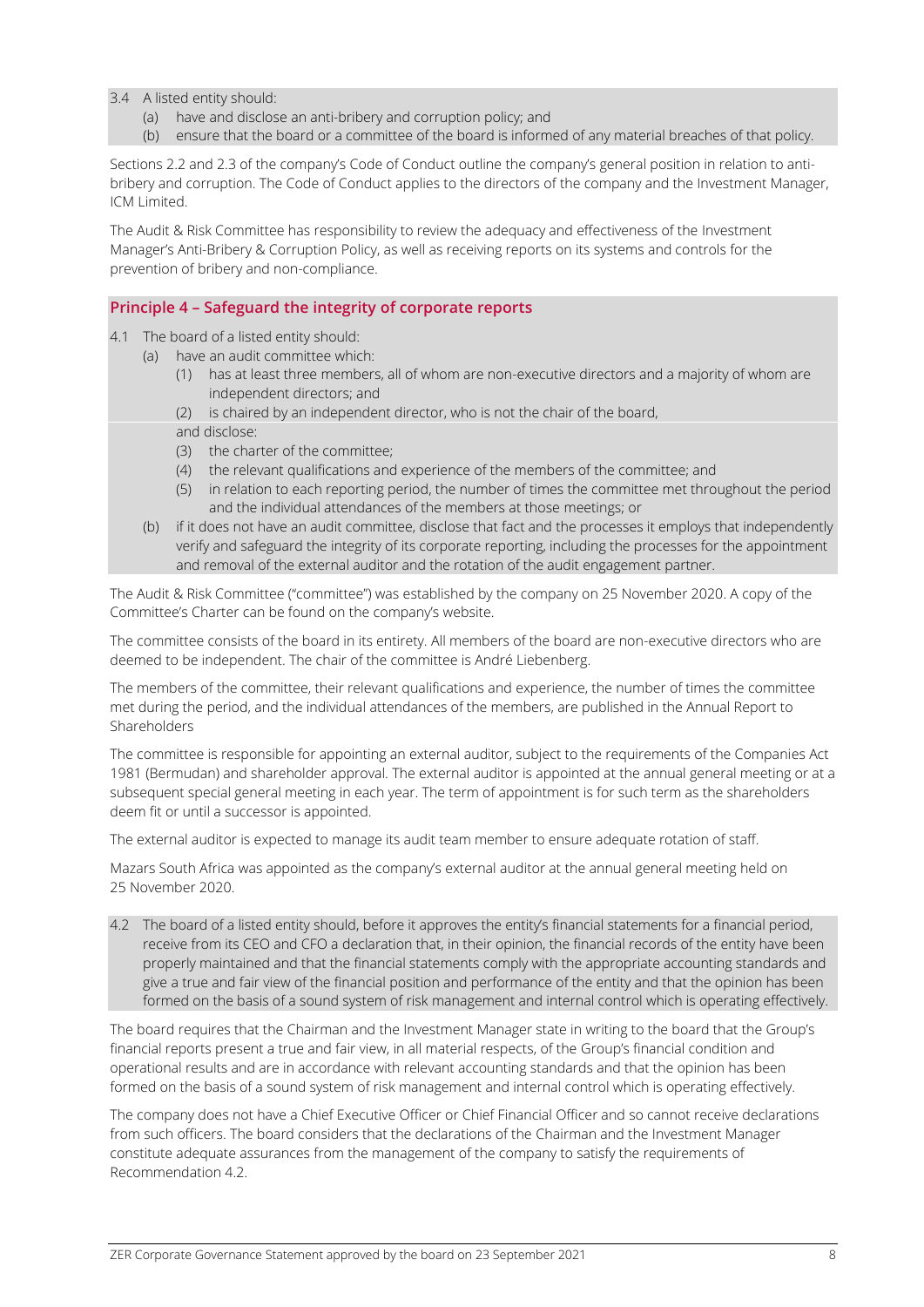Prior to approving the company's financial statements for the 2021 reporting period, the board received from the Chairman and the Investment Manager the written declarations outlined above.

4.3 A listed entity should disclose its process to verify the integrity of any periodic corporate report it releases to the market that is not audited or reviewed by an external auditor.

The company undertakes significant review of any periodic corporate report to verify its integrity prior to its release to the market. This includes reviews by Directors and staff of the Investment Manager. Where a release is to include matter of substance, the company will seek additional input and guidance from its auditors prior to the information being released to the market.

The company advises the market in each instance whether the information contained in the market release is audited or unaudited.

The Directors' Report contained in the 2021 Annual Report has been reviewed by relevant senior management of the Investment Manager and the company's Audit Committee and the Board of Directors.

#### **Principle 5 – Make timely and balanced disclosure**

5.1 A listed entity should have and disclose a written policy for complying with its continuous disclosure obligations under the listing rule 3.1.

The company has a documented policy which has established procedures designed to ensure compliance with ASX Listing Rule disclosure requirements and to ensure accountability for that compliance. The focus of these procedures is on continuous disclosure of any information concerning the Group that a reasonable person would expect to have a material effect on the price of the company's securities and improving access to information for all investors.

The chairman, the Investment Manager and the company secretary are responsible for interpreting the Group's policy and where necessary informing the board. The purpose of the procedures for identifying information for disclosure is to ensure timely and accurate information is provided equally to all shareholders and market participants. The Investment Manager is responsible for all communications with the ASX. The Continuous Disclosure Policy is published on the Website and was reviewed and adopted by the board on 25 November 2020.

During the past financial year, the company has remained committed to providing timely, full and accurate disclosure and to keeping its markets informed with release of the annual and half yearly reports to shareholders along with other news releases in relation to the ongoing activities of the company.

5.2 A listed entity should ensure that its board receives copies of all material market announcements promptly after they have been made.

The Board receives copies of all material market announcement and provides its approval prior to any information being released to market.

5.3 A listed entity that gives a new and substantive investor or analyst presentation should release a copy of the presentation materials on the ASX Market Announcements Platform ahead of the presentation.

All substantive investor or analyst presentations are released on the ASX Markets Announcements Platform ahead of any such presentations.

## **Principle 6 – Respect the rights of security holders**

6.1 A listed entity should provide information about itself and its governance to investors via its website.

The company's website provides information on the company including its history, current operations and corporate directory.

The Corporate Governance page of the company's website (https://www.zetaresources.limited/investorrelations/corporate-governance/) provides access to key policies, procedures and charters of the company, such as the Board and Audit & Risk Committee charters, Share Trading Policy, Code of Conduct and Continuous Disclosure Policy, and the company's latest Corporate Governance Statement.

ASX announcements, reports and presentations are uploaded to the website following release to the ASX and editorial content is updated on a regular basis. The company is committed to providing shareholders and the market with consistent, transparent corporate reporting and timely, accurate disclosures.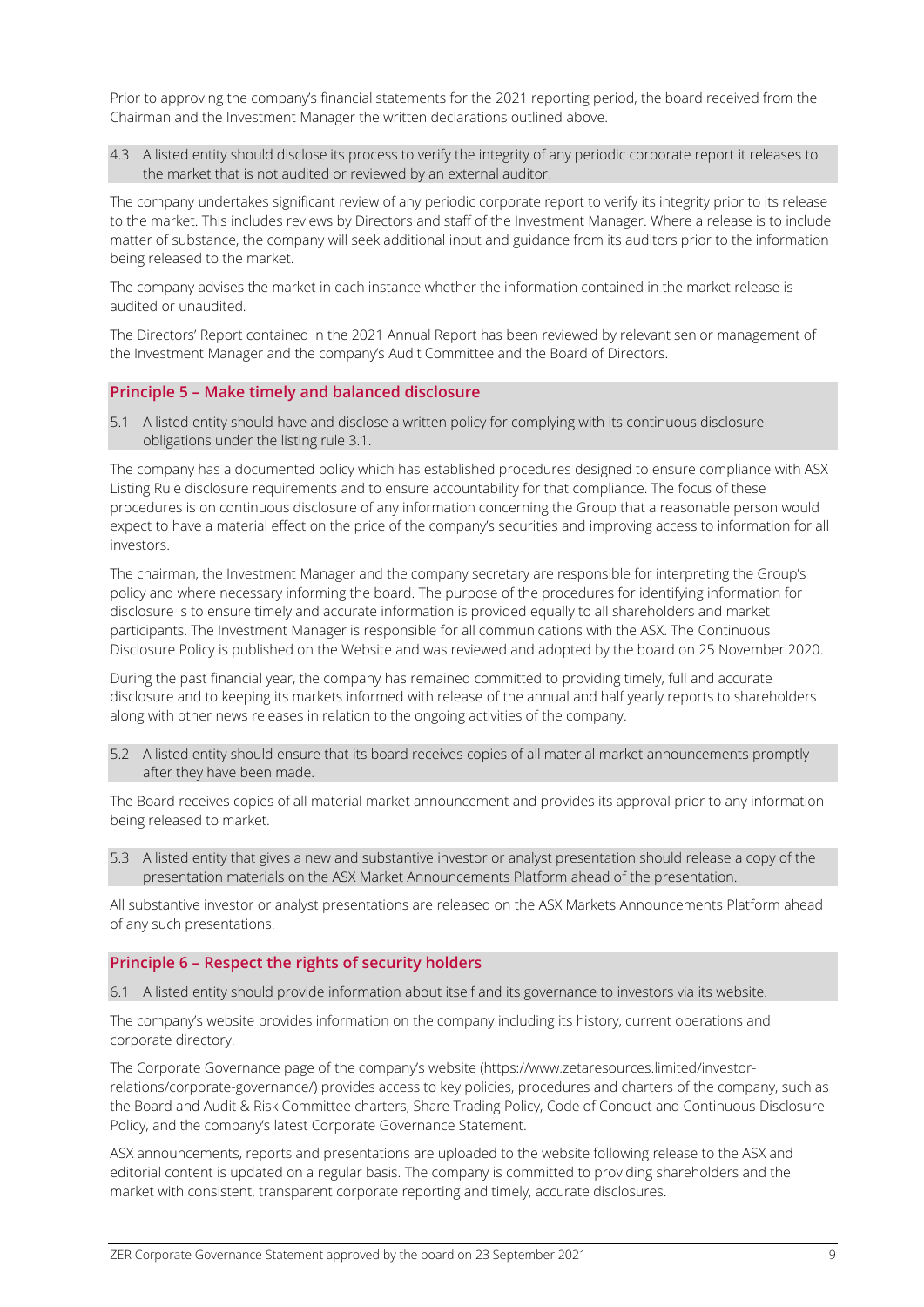#### 6.2 A listed entity should have an investor relations program that facilitates effective two-way communication with investors.

The company communicates with its shareholders and investors by posting information on the Website, and by encouraging attendance and participation of shareholders at general meetings. Investors are also able to provide feedback and seek further information about the company via the Website.

Management or directors meet with shareholders from time-to-time upon request and respond to any enquiries they may make.

Shareholders are able to raise any questions in relation to the content of the auditor's report or the conduct of the audit with the company's external auditor at the AGM.

The company also communicates with its shareholders via its share registry, Automic Pty Ltd. The registry provides shareholders with the option of receiving communications from and sending communications to it electronically, where appropriate, for reasons of speed, convenience, cost and environmental considerations.

#### 6.3 A listed entity should disclose how it facilitates and encourages participation at meetings of security holders.

Shareholders are encouraged to attend the company's AGM. The AGM is an opportunity for shareholders to hear the chairman provide updates on Group performance, ask questions of the board and vote on the various resolutions affecting the business. Shareholders are given an opportunity to ask questions of the company's auditors regarding the conduct of the audit and preparation and content of the auditor's report.

Shareholders who are unable to attend meetings of the company are encouraged to participate by way of appointment of a proxy. Information as to how to lodge a proxy form is provided to shareholders at the time a notice of meeting is distributed.

6.4 A listed entity should ensure that all substantive resolutions at a meeting of security holders are decided by a poll rather than a show of hands.

All substantive resolutions are decided by a poll at general meetings of the company.

6.5 A listed entity should give security holders the option to receive communications from, and send communications to, the entity and its security registry electronically.

Investors are able to communicate with the company by emailing the Investment Manager.

Investors are also able communicate with the company's registry, Automic Pty Ltd, electronically by emailing the registry or via the registry's website – www.investor.automic.com.au

Contact details for the Investment Manager and the company's registry can be found on the Website.

#### **Principle 7 – Recognise and manage risk**

- 7.1 The board of a listed entity should:
	- (a) have a committee or committees to oversee risk, each of which:
		- (1) has at least three members, a majority of whom are independent directors; and
		- (2) is chaired by an independent director,
		- and disclose:
		- (3) the charter of the committee;
		- (4) the members of the committee; and
		- (5) as at the end of each reporting period, the number of times the committee met throughout the period and the individual attendances of the members at those meetings; or
	- (b) if it does not have a risk committee or committees that satisfy (a) above, disclose that fact and the processes it employs for overseeing the entity's risk management framework.

The board established an Audit & Risk committee in November 2020 and is chaired by an independent director and consists of four members.

The charter of the committee can be found on the website located in the Corporate Governance section – [www.zetaresources.limited/investor-relations/corporate-governance/](http://www.zetaresources.limited/investor-relations/corporate-governance/)

Details confirming the number of meetings in each period are published in the Annual Report.

The committee has responsibility for monitoring risk oversight and the Investment Manager reports on the status of business risks.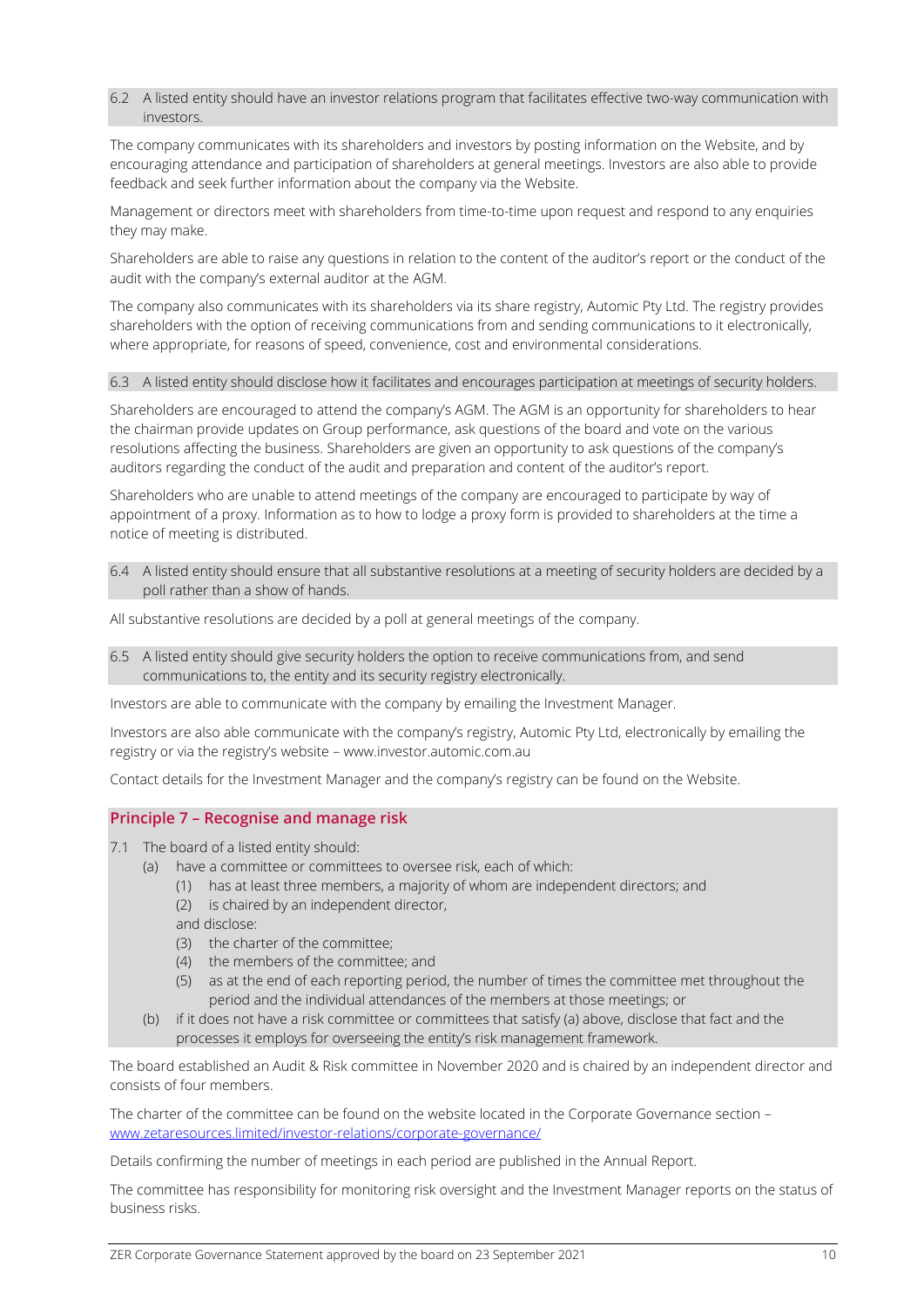The committee, is responsible for ensuring that:

- there are adequate policies for the oversight and management of material business risks to the Group;
- there are effective systems in place to identify, assess, monitor and manage the risks of the Group and to identify material changes to the Group's risk profile; and
- arrangements are adequate for monitoring compliance with laws and regulations applicable to the Group.

The directors' policies and processes for managing the financial risks are set out in the notes to the financial statements contained with the annual report. These financial risks are principally related to the market (currency movements, interest rate changes and security price movements), liquidity and credit and counterparty risk.

The board is satisfied that the Investment Manager has implemented a sound system of risk management and internal control.

#### 7.2 The board or a committee of the board should:

- (a) review the entity's risk management framework at least annually to satisfy itself that it continues to be sound and that the entity is operating with due regard to the risk appetite set by the board; and
- (b) disclose, in relation to each reporting period, whether such a review has taken place.

The Group has established policies and procedures to identify, assess and manage all material business and operational risks. The board has responsibility for monitoring risk oversight and ensures that the Investment Manager report on the status of business risks through risk management programs aimed at ensuring risks are identified, assessed and appropriately managed. In addition, the board periodically reviews the risk management framework and policies of the Group and is satisfied that management has developed and implemented a sound system of risk management and internal control.

The board reviewed the risk management framework at its meeting held on 23 September 2021 and it was satisfied that it continues to be sound.

7.3 A listed entity should disclose:

- (a) if it has an internal audit function, how the function is structured and what role it performs; or
- (b) if it does not have an internal audit function, that fact and the processes it employs for evaluating and continually improving the effectiveness of its governance, risk management and internal control processes.

The board considers risk management in making all of its decisions at board meetings throughout the year to ensure that the significant risks facing the company are identified, that appropriate control, monitoring and reporting mechanisms are in place and that risk is appropriately dealt with, and to liaise with the Investment Manager to identify and manage risk.

The company does not have a separate internal audit function.

The board believes that specific responsibilities for risk management are clearly communicated, understood and managed by it and the Investment Manager as appropriate. The board, via the Audit & Risk committee, monitors risks including but not limited to compliance with development and environmental approvals, tendering, contracting and development, pricing of products, quality, safety, strategic issues, financial risk, joint venture, accounting and insurance. Any changes in the risk profile for the company will be communicated to its stakeholders via an announcement to the ASX. The Group's risk management processes continue to be monitored and reported against on an ongoing basis.

7.4 A listed entity should disclose whether it has any material exposure to economic, environmental or social risks and, if it does, how it manages or intends to manage those risks.

The company has recently approved an ESG Policy which directs the Investment Manager to adequately consider Environmental, Social and Governance ("ESG") risks and opportunities as part of the investment process in accordance with company's investment mandate. The ESG Policy states that the company:

- (a) aims to identify and manage significant ESG investment related risks;
- (b) will consider ESG issues (in addition to traditional investment criteria) when considering investments; and
- (c) aims to measure and monitor ESG issues for investments where those factors may impact the company business, reputation or the communities in which it operates.

The company commits to transparent reporting on the implementation, monitoring and progress of the application the ESG policy through disclosures contained within the annual report, including synopsis of its top holdings.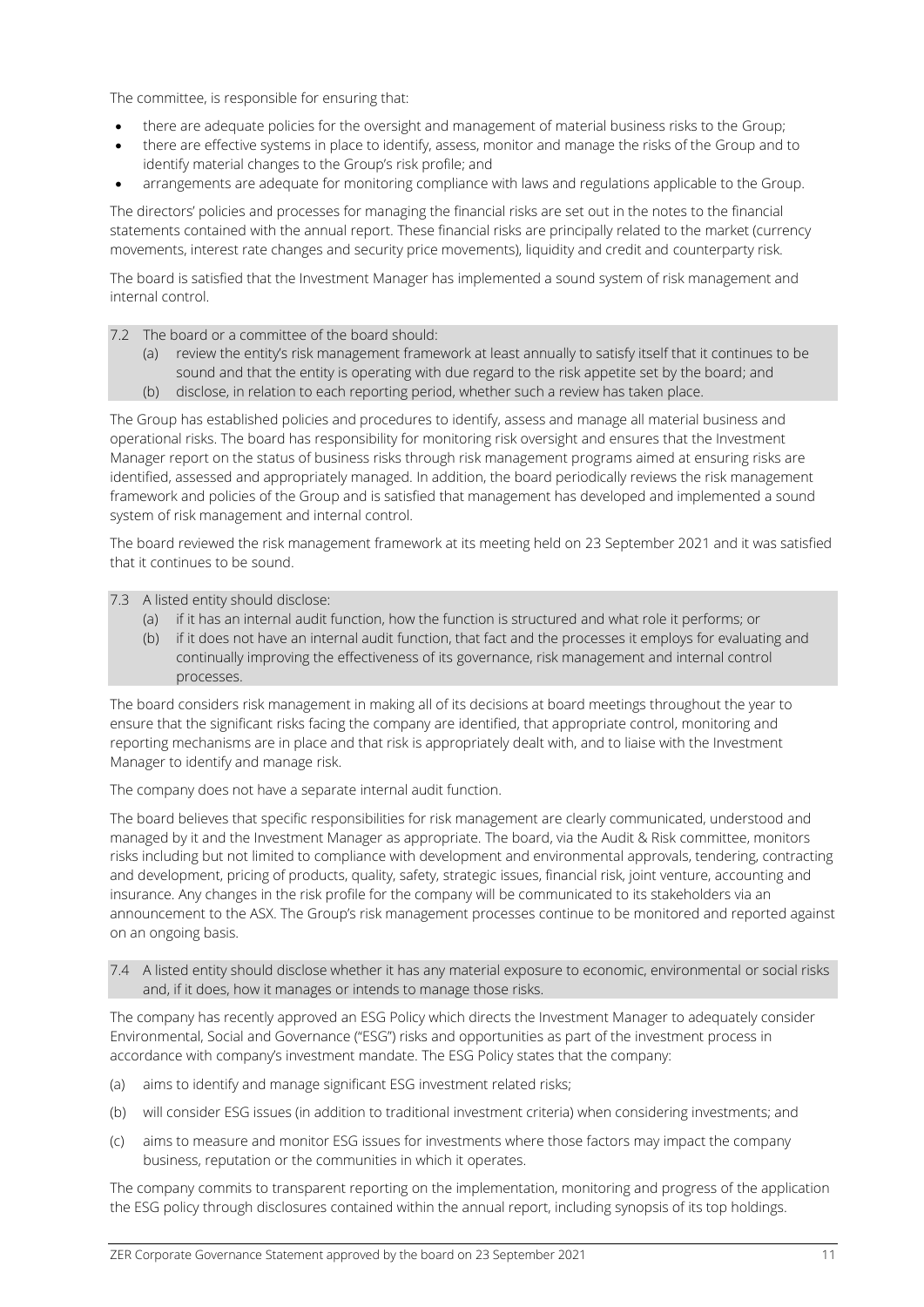The Investment Manager, as a signatory to the United Nations Principles for Responsible Investment ("PRI"), will in future provide an annual Transparency Report which will be available to view on the PRI website: <https://www.unpri.org/signatories/reporting-and-assessment/public-signatory-reports>

The Group's subsidiaries, Horizon Gold Limited and Kumarina Resources Pty Ltd, are both involved in the discovery and exploration of mineral deposits whose operations are subject to Australian environmental regulations. As a result, there is some potential for material exposure to economic, environmental and social risks.

Both entities are very aware of the potential for risk in this area and are committed to ensuring that sound environmental management and safety practices are carried out in their exploration activities.

They are committed to environmental sustainability, recognising their obligations to practice good environmental "stewardship" of the tenements on which they operate.

Their activities are conducted in a manner that minimises environmental impact as much as possible and are conducted strictly in accordance with all necessary permits and approvals from regulators.

#### **Principle 8 – Remunerate fairly and responsibly**

- 8.1 The board of a listed entity should:
	- (a) have a remuneration committee which:
		- (1) has at least three members, a majority of whom are independent directors; and
		- (2) is chaired by an independent director,
		- and disclose:
		- (3) the charter of the committee;
		- (4) the members of the committee; and
		- (5) as at the end of each reporting period, the number of times the committee met throughout the period and the individual attendances of the members at those meetings; or
		- (b) if it does not have a remuneration committee, disclose that fact and the processes it employs for setting the level and composition of remuneration for directors and senior executives and ensuring that such remuneration is appropriate and not excessive.

The company has four non-executive directors and does not have any employees and has not established a formal remuneration committee. The board considers the issues that would otherwise be a function of a remuneration committee.

The company's day-to-day business is undertaken by the Investment Manager which is paid a management and performance fee at the end of each quarter as calculated per the terms of the Investment Management Agreement. The performance of the Investment Manager is evaluated annually by the board.

8.2 A listed entity should separately disclose its policies and practices regarding the remuneration of nonexecutive directors and the remuneration of executive directors and other senior executives.

Directors' fees are reviewed annually by the board. No director individually determines their remuneration. Details of directors' remuneration are set out in the company's annual report.

Details of the remuneration received by the Investment Manager is also detailed in the annual report.

8.3 A listed entity which has an equity-based remuneration scheme should:

- (a) have a policy on whether participants are permitted to enter into transactions (whether through the use of derivatives or otherwise) which limit the economic risk of participating in the scheme; and
- (b) disclose that policy or a summary of it.

The company does not have an equity-based remuneration scheme.